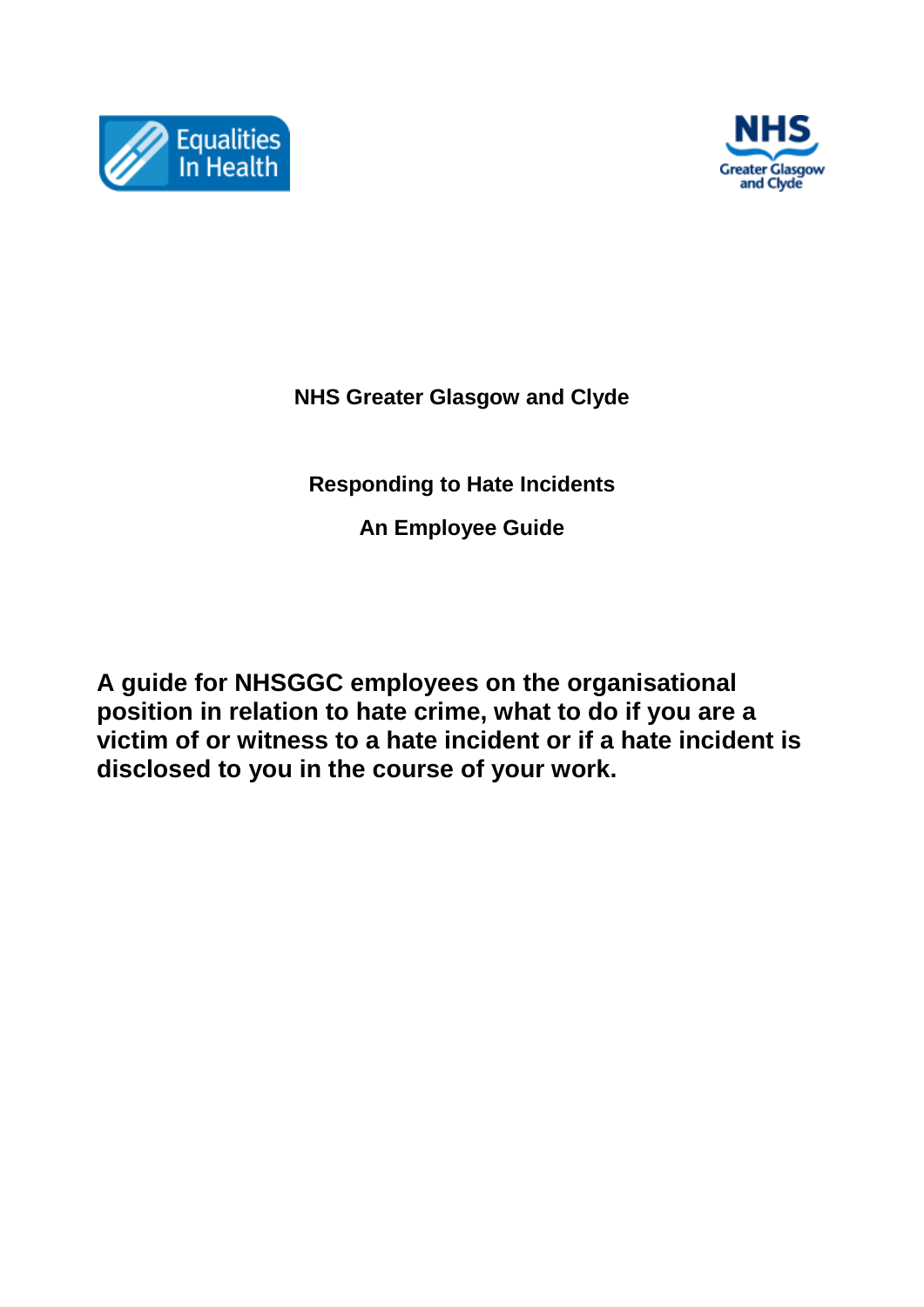# **Introduction**

## 1. PURPOSE of GUIDANCE

This guidance states what employees should do when they are victims or witnesses to a hate incident or an incident is brought to their attention in the course of executing their duty.

## 2. DEFINITIONS

2.1.Hate Crime:

NHSGGC applies the Scottish Government definition of hate crime:

"Crime motivated by malice or ill-will toward a social group."

Scottish Executive, 2004: 3

In Scotland we have a mixture of criminal law covering crimes that are motivated by prejudice based on the following characteristics:

- Race  $^1$  including nationality, ethnicity and skin colour.
- $\bullet$  Religion<sup>2</sup>
- $\bullet$  Disability<sup>3</sup>
- Sexual Orientation $4$
- Transgender Identity<sup>5</sup>

Staff should note the definition is based on the motivation of malice or ill will towards a social group. This means the question of the individual victim's identity is irrelevant. For example, if someone is the victim of a homophobic attack, they do not need to be lesbian or gay for a hate incident to have taken place.

## 2.2.Hate Incident:

 $\overline{a}$ 

Hate incidents are understood to include both crimes and non-crimes in policing terms and all such incidents should be reported, recorded and investigated with equal commitment. It is a matter for the police and Fiscal Service to determine whether a crime has been committed.

<sup>1</sup> The Public Order Act 1986, Sections 50A(1)(a) and 50A(1)(b)Criminal Law (Consolidation) (Scotland) Act 1995, Section 96 of the Crime and Disorder Act 1998

<sup>2</sup> Section 74 of the Criminal Justice (Scotland) Act 2003

<sup>3</sup> Offences (Aggravation By Prejudice) (Scotland) Act 2009

<sup>4</sup> Offences (Aggravation By Prejudice) (Scotland) Act 2009

<sup>5</sup> Offences (Aggravation By Prejudice) (Scotland) Act 2009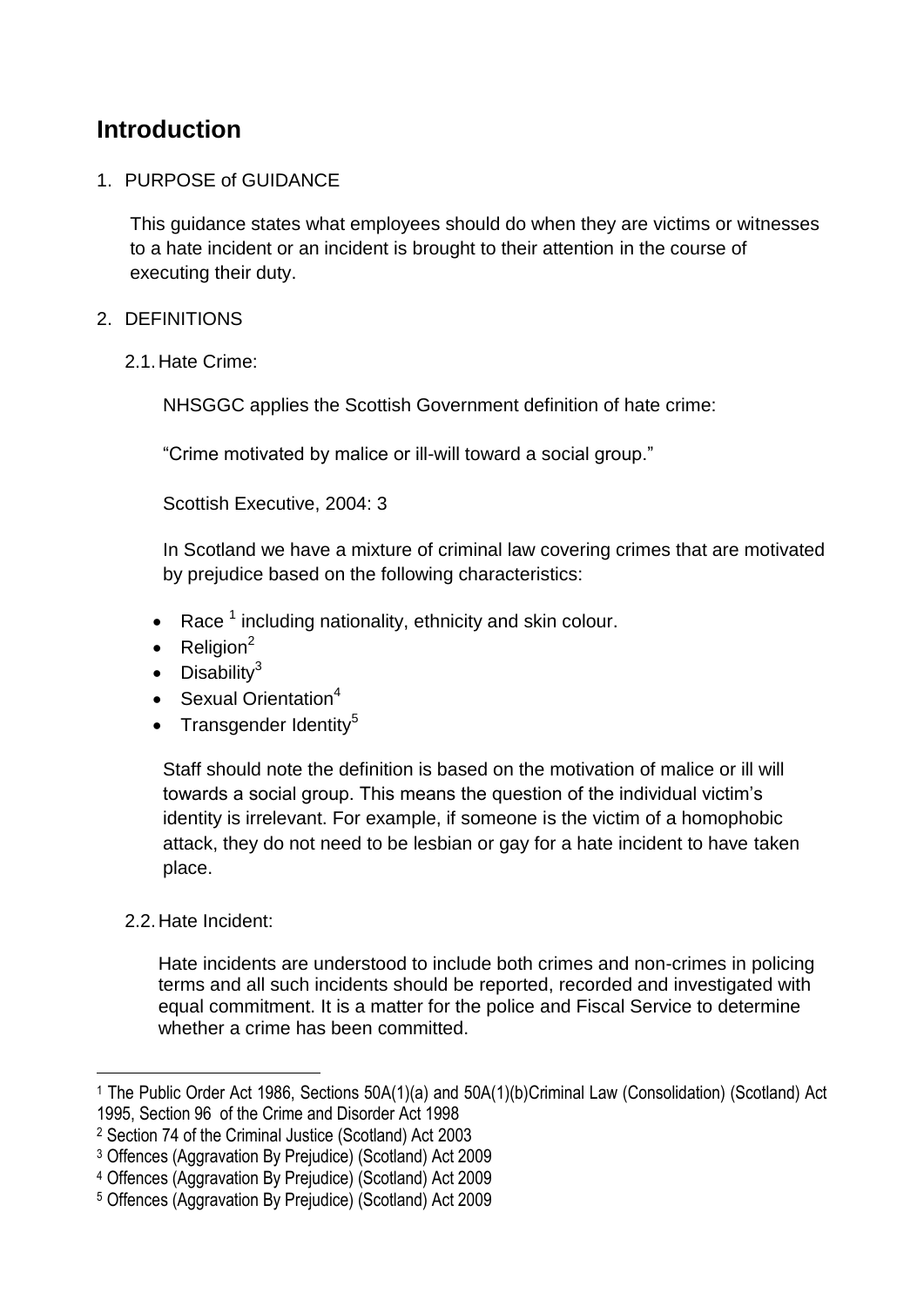The role of NHSGGC staff is to record all hate incidents and where permission has been given, report the incident to the Police.

## 3. SCOPE OF INCIDENTS COVERED BY GUIDANCE

The following incidents fall within the scope of the NHSGGC Hate Crime Policy and Employee Guide:

## 3.1.Public On Employee:

If you have been subjected to hate harassment or abuse from a member of the public, or have witnessed a member of staff being subject to such behaviour during the course of delivering a service, NHSGGC strongly encourages you to report it to your line manager and assess appropriate actions including the option of reporting to the police. You have the option to report to the police anonymously if you feel more comfortable doing this. NHSGGC strongly encourages you to report the incident to the police - all levels of reports can be useful for intelligence purposes, including anonymous reports.

A Datix report should be completed documenting the nature of the incident. There are drop down boxes available on the Datix reporting form relating to abuse perceived to be motivated on the grounds of Race, Religion, Disability, Sexual Orientation and Transgender Identity.

#### 3.2.Public on Public

When a member of the public / patient / customer perceives that they have been a victim of a hate incident the following steps should be followed:

- Encourage the individual to report the incident to the police.
- Make the victim aware that they can report to the police through you and offer to make the report.
- Inform the victim that they have the option to report anonymously, although this will probably limit the action that the police can take.
- If the victim indicates that they want to report through NHSGGC then following methods of reporting could be adopted –

Telephone Police Scotland on behalf of the victim. The victim would then engage directly with police.

Inform the victim that an on-line [Hate Crime Reporting Form](http://report-it.org.uk/your_police_force) can be submitted and direct them to the Police Scotland Website for them to complete the report and submit same. THIS IS FOR NON URGENT REPORTS.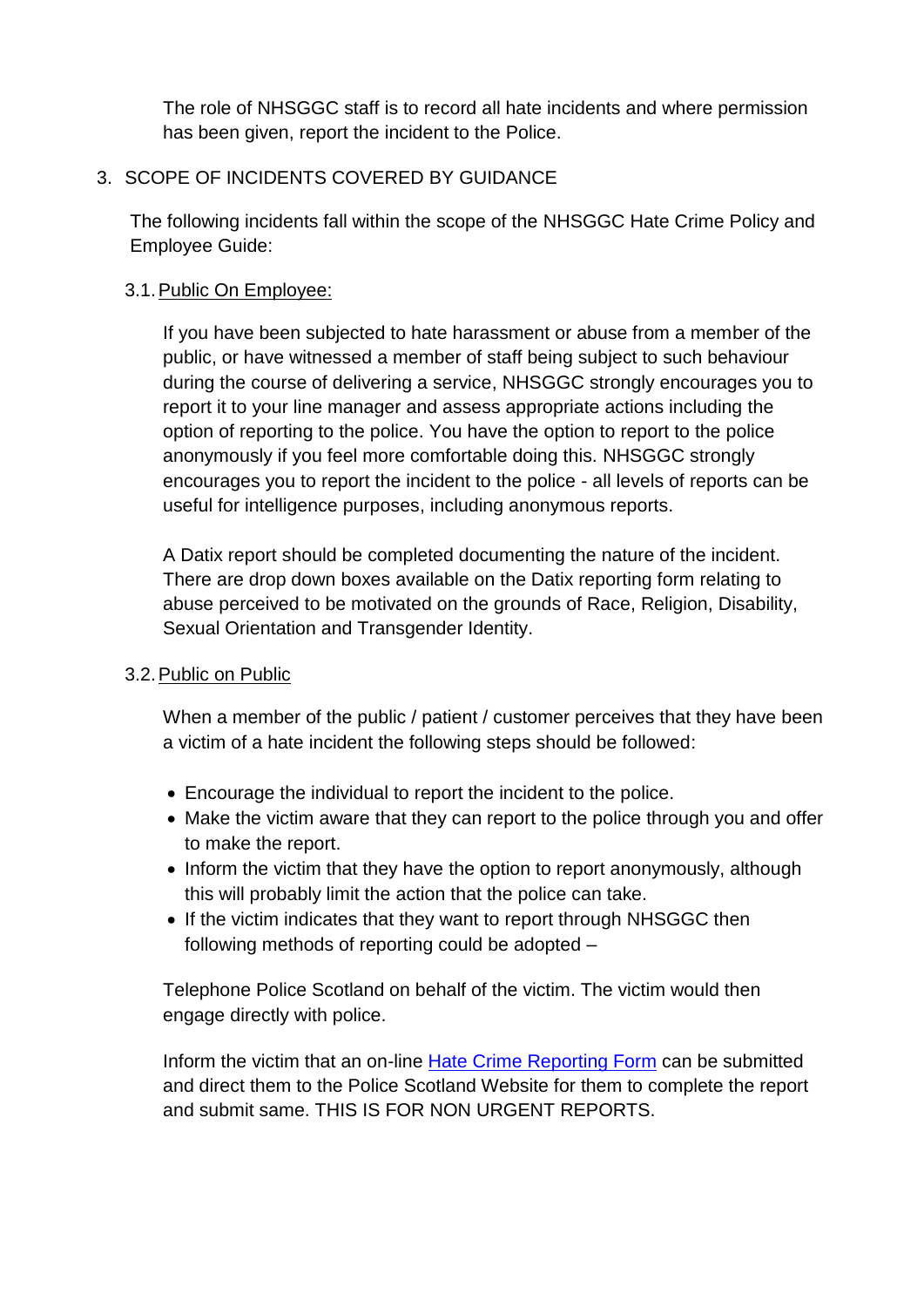NHSGGC either support the victim in the completion of the Hate Crime Reporting Form or alternatively complete the form on behalf of the victim (similar to the support provided by a Third Party Reporting Centre).

NHSGGC can report a Hate Crime even if the alleged incident took place out with NHSGGC setting.

NHSGGC staff should encourage victims to report all Hate Crime/Incidents regardless of whether or not there are any witnesses.

- Provide the victim with a "Hate Crime [what you need to know"](http://www.equalitiesinhealth.org/Link-Files/Hate-Crime-What-You-Need-to-Know-2012%5B1%5D.pdf) leaflet.
- Assess whether the victim requires ongoing support and make appropriate referral, including referral to Victim Support, unless the victim opts out.

All public on public incidents that occur on NHSGGC property should be documented using the Datix reporting system.

## 3.3.Employee on Employee

If you believe that you or other employees are victims of or witnesses to hate incidents carried out by another employee, report the incident to your line manager. If you perceive a criminal offence has taken place then a request to report directly to the police can be made.

Also refer to the [Dignity in the Workplace Policy](http://www.staffnet.ggc.scot.nhs.uk/Human%20Resources/Policies/Documents/DAW%20Policy%20%20Agreed%20June%202014.pdf) which details the stages of procedures for dealing with such complaints.

A Datix report detailing the nature of the incident should be completed by a member of staff

## 3.4.Employee on Public

If a member of the public or service user feels that they have been the victim of a hate incident carried out by a NHSGGC employee they should be supported to report the incident via the NHSGGC Complaints Process. This may lead to disciplinary action being taken if it is found that the employee is in breach of the NHSGGC Code of Conduct. If the member of the public perceives the incident to constitute a criminal offence they are within their rights to report this directly to the Police and should be advised of this.

A Datix report detailing the nature of the incident should be completed by a member of staff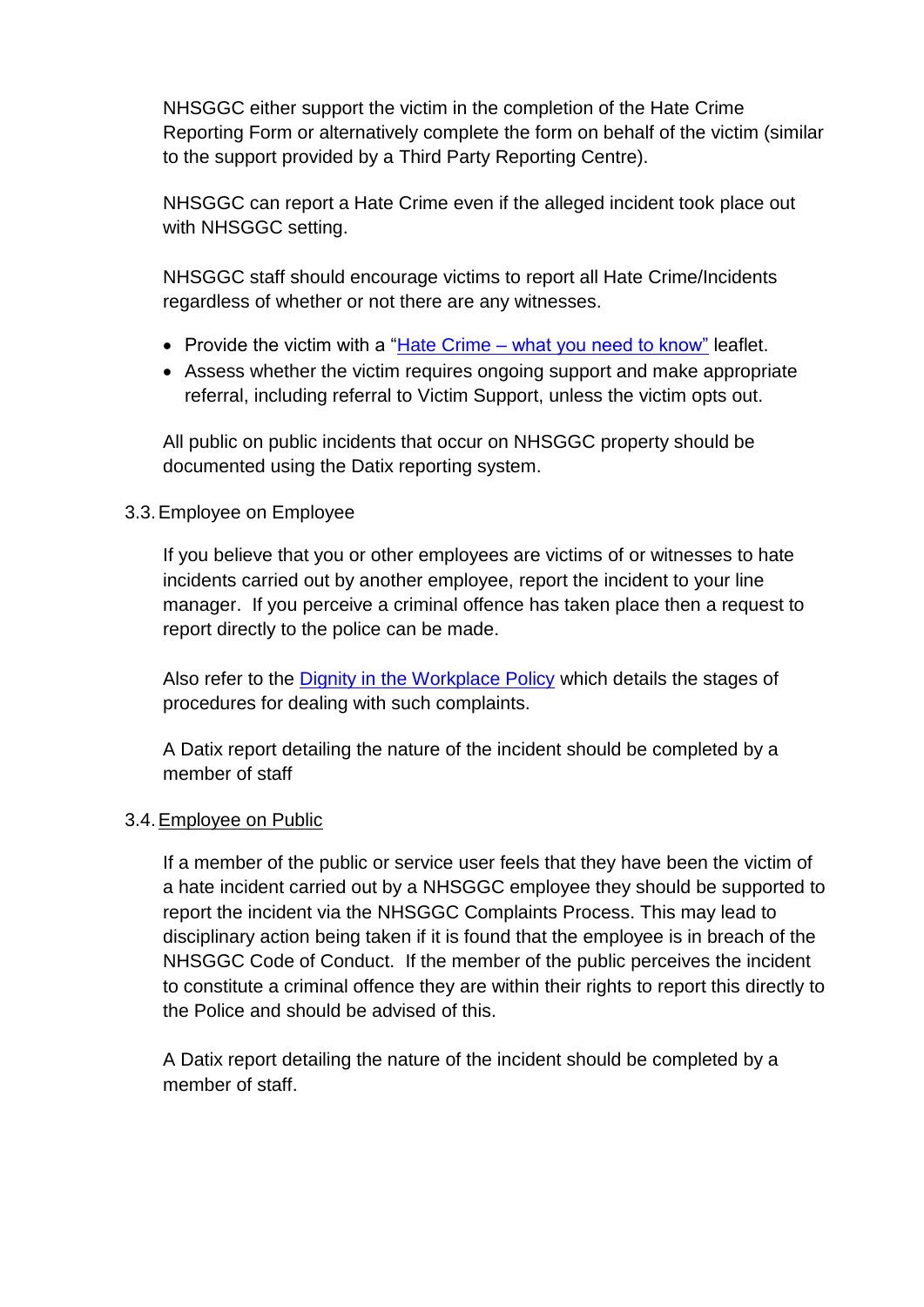### 4. PROCEDURE

In all categories of incident, a Hate Incident field should be selected and completed on the NHSGGC DATIX reporting system under the category 'violence and aggression'. Incidents are regularly reviewed by NHSGGC's Violence and Aggression Team and any developing trends or 'hotspots' can be identified and appropriate interventions made. Local managers with reviewing and approval responsibilities will interrogate the [Datix reports](http://www.staffnet.ggc.scot.nhs.uk/Applications/Datix/Pages/default.aspx) and ensure appropriate outcomes are achieved.

### 4.1.All Staff

A central challenge to addressing hate incidents is extremely low levels of reporting to the police. Research among hate crime victims indicates that the biggest influence on whether they report an incident to the police or not, is encouragement from a trusted person close to the time of the incident. This gives NHSGGC staff an important role to play in improving reporting of hate incidents, both as service providers and as colleagues.

NHSGGC is committed to improving and supporting the reporting of hate incidents to the police in all instances. Where a NHSGGC staff member receives a hate incident disclosure from a patient, witnesses a hate incident or is the victim of a hate incident, they should always seek to report the incident to the police, with the victims' permission.

Victims should be made aware of the option to report to the police anonymously and through Third Parties.

Where a victim consents to report through a Third Party, the NHSGGC staff member should offer to make the report on the victim's behalf.

Where a victim indicates that they do not want the police to be contacted or do not want their personal details given to the police, this should be respected and confidentiality maintained.

The staff member should seek to identify if the victim requires additional support and a referral made to Victim Support unless the victim specifically ops out. Victim Support Glasgow City Contact Details: 131 – 141 Saltmarket, Glasgow G1 5LF tel 0141 553 2415 email [glasgowcity@victimsupportsco.org.uk](mailto:glasgowcity@victimsupportsco.org.uk)

The staff members should then inform their line manager to review the actions taken. The staff member has then fulfilled their obligations.